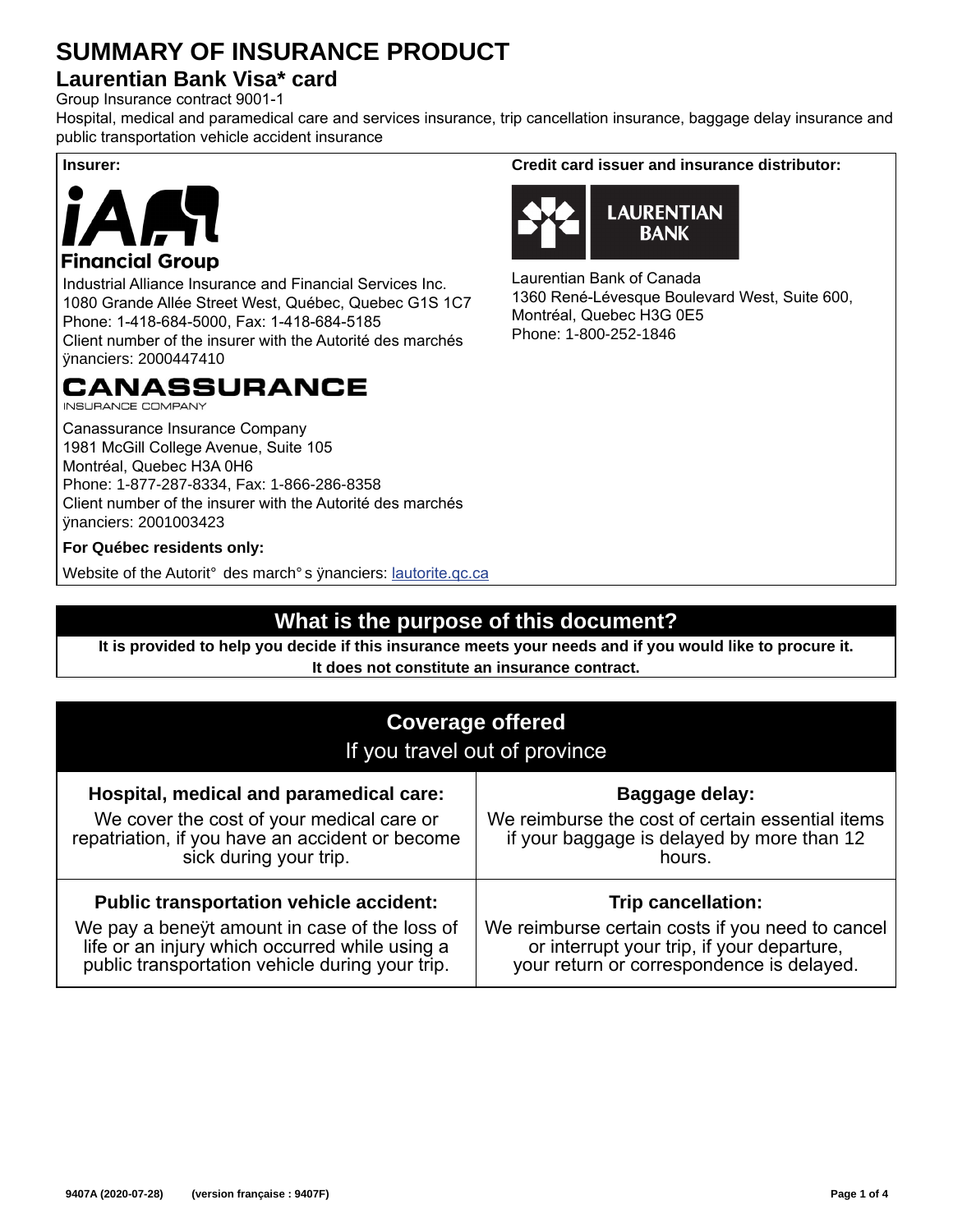| Other conditions and exclusions may apply                                                                                                                                 |                                                                                                                                                                               |  |  |  |
|---------------------------------------------------------------------------------------------------------------------------------------------------------------------------|-------------------------------------------------------------------------------------------------------------------------------------------------------------------------------|--|--|--|
| They are summarized in<br>They are described in full in<br>the certificate of insurance<br>this document.<br>that will be given to you if<br>you enrol in this insurance. | You may consult the certificate of insurance<br>specimen under the Guides and Brochures of<br>Group Insurance section at:<br>https://com.ia1.co/share/bl/Certifcate9001-1.pdf |  |  |  |

|                                | Assistance service and pre-approval of certain fees                               |                           |                                                                               |  |  |
|--------------------------------|-----------------------------------------------------------------------------------|---------------------------|-------------------------------------------------------------------------------|--|--|
| What transactions are covered? |                                                                                   | <b>ASSISTANCE SERVICE</b> |                                                                               |  |  |
|                                | To reach the Assistance Service before, during or after<br>your trip.             | Location   Number         |                                                                               |  |  |
|                                | To submit an expense for which pre-approval is<br>required.<br>To submit a claim. |                           | Canada and the USA   1-877-287-8334, toll-free                                |  |  |
|                                |                                                                                   |                           | Elsewhere in the world   1-514-286-8301, collect call<br>to Canada (Montréal) |  |  |

| <b>Summary of the main conditions</b>                       |                                                        |                                    |                                |                                                       |  |
|-------------------------------------------------------------|--------------------------------------------------------|------------------------------------|--------------------------------|-------------------------------------------------------|--|
| <b>Coverage offered</b>                                     |                                                        |                                    |                                |                                                       |  |
| <b>Protection</b>                                           |                                                        |                                    |                                |                                                       |  |
| Laurentian<br><b>Bank Visa</b><br>credit card               | Hospital, medical and<br>paramedical care and services | <b>Trip</b><br><b>Cancellation</b> | <b>Baggage</b><br><b>Delay</b> | <b>Accident in a public</b><br>transportation vehicle |  |
| <b>Infinite</b>                                             |                                                        |                                    |                                |                                                       |  |
| <b>Explore</b>                                              |                                                        |                                    |                                |                                                       |  |
| <b>Business Performance</b>                                 |                                                        |                                    |                                |                                                       |  |
| <b>Business</b>                                             |                                                        |                                    |                                |                                                       |  |
| Hospital, Medical and Paramedical Care and Services Benefit |                                                        |                                    |                                |                                                       |  |

- Maximum amount: \$5,000,000 per person (in Canadian currency).
- Maximum duration of the trip:
	- 31 days: for a person aged 65 and under;
	- 15 days: for a person between 66 and 75 years of age.
- You must call the Assistance Service to obtain a pre-approval of the fees or, if you are unable to do so, notify them as soon as possible.
- The care must be deemed urgent and necessary to stabilize your condition.

#### **Baggage Delay Benefit**

- Maximum amount (in Canadian currency):
	- For a delay between 12 and 72 hours: \$200 per person (\$1,000 for all insured persons);
	- For a delay longer than 72 hours: \$500 per person (\$2,500 for all insured persons).
- Costs covered:
	- Essential items such as toiletries, underwear and every day clothing.
	- The items must be purchased within four days of arrival at the destination but before the delivery of your baggage.
- You must have paid your plane ticket with you credit card.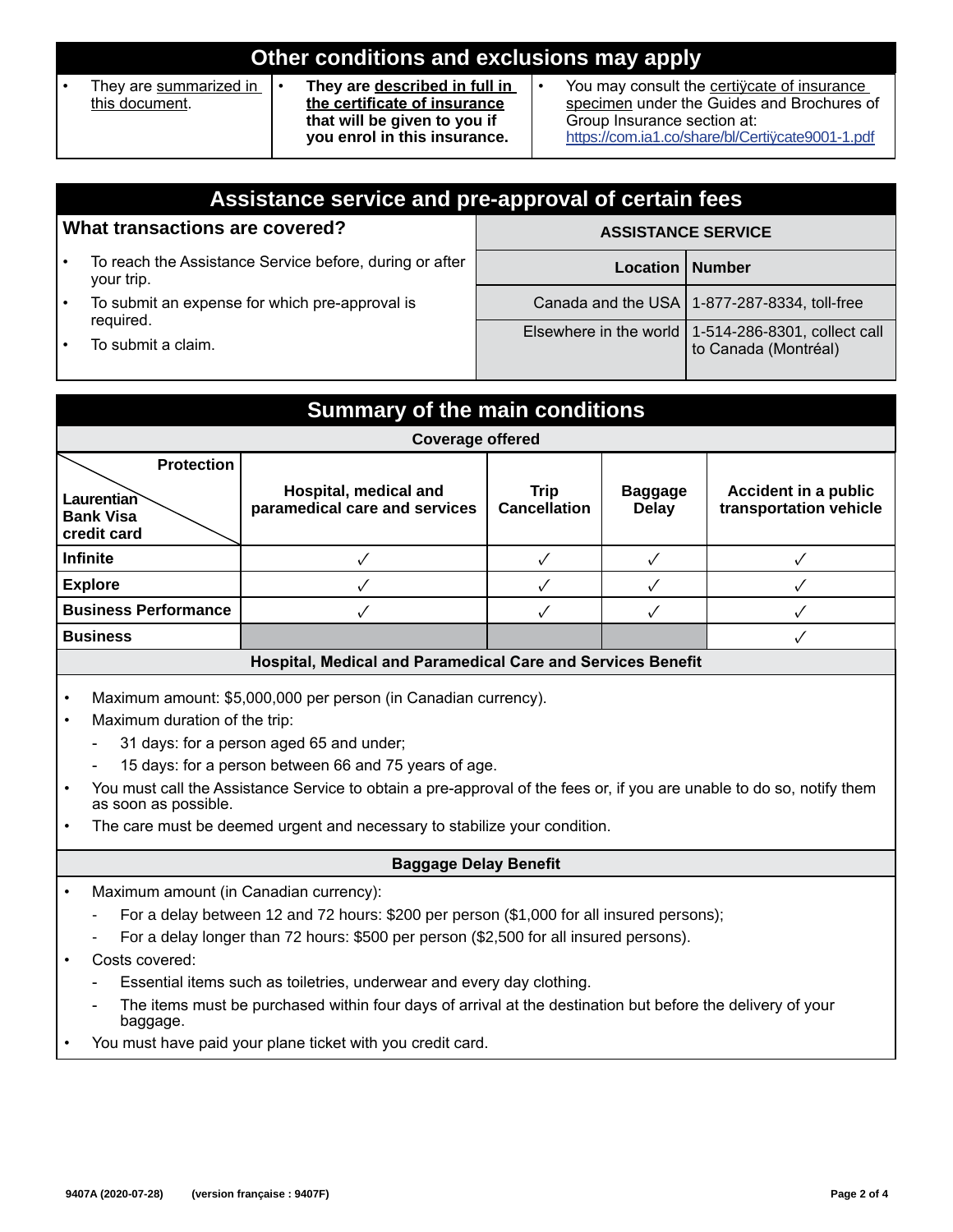#### **Public Transportation Vehicle Accident Benefit**

- Beneft payable in case of loss of life: \$500,000 (in Canadian currency).
- Other covered injuries:
	- Loss of use of a leg or a foot, an arm or a hand, one eye or both eyes, speech, hearing in one or both ears;
	- Beneft payable: from \$83,333 to \$500,000, depending of the nature of the injury (in Canadian currency).
	- The accident must occur while you are a paying passenger in a public transportation vehicle.
- You must have paid your ticket with you credit card.

#### **Trip Cancellation Benefit**

- Maximum amount (in Canadian currency):
	- Cancellation prior to departure: \$2,000 per trip;
	- In case of bankruptcy of your travel agency: \$2,000 per trip;
	- Delayed departure or missed connection: \$2,000 per trip;
	- Early or delayed return: \$5,000 per trip.
- Expenses covered:
	- The non-refundable portion of the unused travel arrangement costs prepaid with your credit card as well as some additional costs.
	- Economy class airfare ticket, in case of delayed departure, missed connection or early or delayed return.

#### Insured risks:

- In case of an illness, accident, or death of the insured person;
- Illness, accident or death of your travel companion, of a member of your family, of a key employee of your company or of the host at the destination;
- A disaster causes significant damage to your principal residence or to your business place;
- You must act as a jury or a witness;
- You employer requires you to relocate in the short term;
- Your plane is hijacked, or all passengers are put in quarantine;
- Your travel service supplier defaults or becomes insolvent;
- The Government or Canada advises against traveling in your country of destination after the purchase of your plane ticket or package trip.
- You must cancel your trip on the day the incident occurs.
- You must have purchased your plane or public transportation ticket, your lodging reservations, your all-inclusive trip or short-term car rental with your credit card.

|                                     | <b>For all benefits</b>                                                                                                                     |                                                          |                                                                                             |  |  |
|-------------------------------------|---------------------------------------------------------------------------------------------------------------------------------------------|----------------------------------------------------------|---------------------------------------------------------------------------------------------|--|--|
| Who is eligible for this insurance? |                                                                                                                                             | How much does it cost?                                   |                                                                                             |  |  |
|                                     | The cardholder, his spouse and his dependent children<br>traveling with him                                                                 | ٠                                                        | No additional fee will be charged for these benefts                                         |  |  |
|                                     | If they are full-time residents of Canada and are<br>covered under the applicable provincial health plan<br>of their province of residence. |                                                          |                                                                                             |  |  |
|                                     | To submit a claim                                                                                                                           |                                                          | In case of dispute                                                                          |  |  |
|                                     | You must contact the Assistance Service and provide<br>them with the required documents within 90 days of                                   | $\bullet$                                                | We are here to help, do not hesitate to contact us for<br>support.                          |  |  |
|                                     | the event.<br>$\bullet$                                                                                                                     | If your claim is denied, you will have 1 year to contest |                                                                                             |  |  |
|                                     | We will then render our decision within 30 business<br>days.                                                                                |                                                          | it in writing.                                                                              |  |  |
|                                     | If you change your mind                                                                                                                     | ٠                                                        | If you wish to review the complaint policy or fle a<br>complaint you may do so by visiting: |  |  |
|                                     | These protections may be cancelled at any time by<br>contacting the Laurentian Bank of Canada.                                              |                                                          | https://ia.ca/corporate/complaint/fle-complaint.                                            |  |  |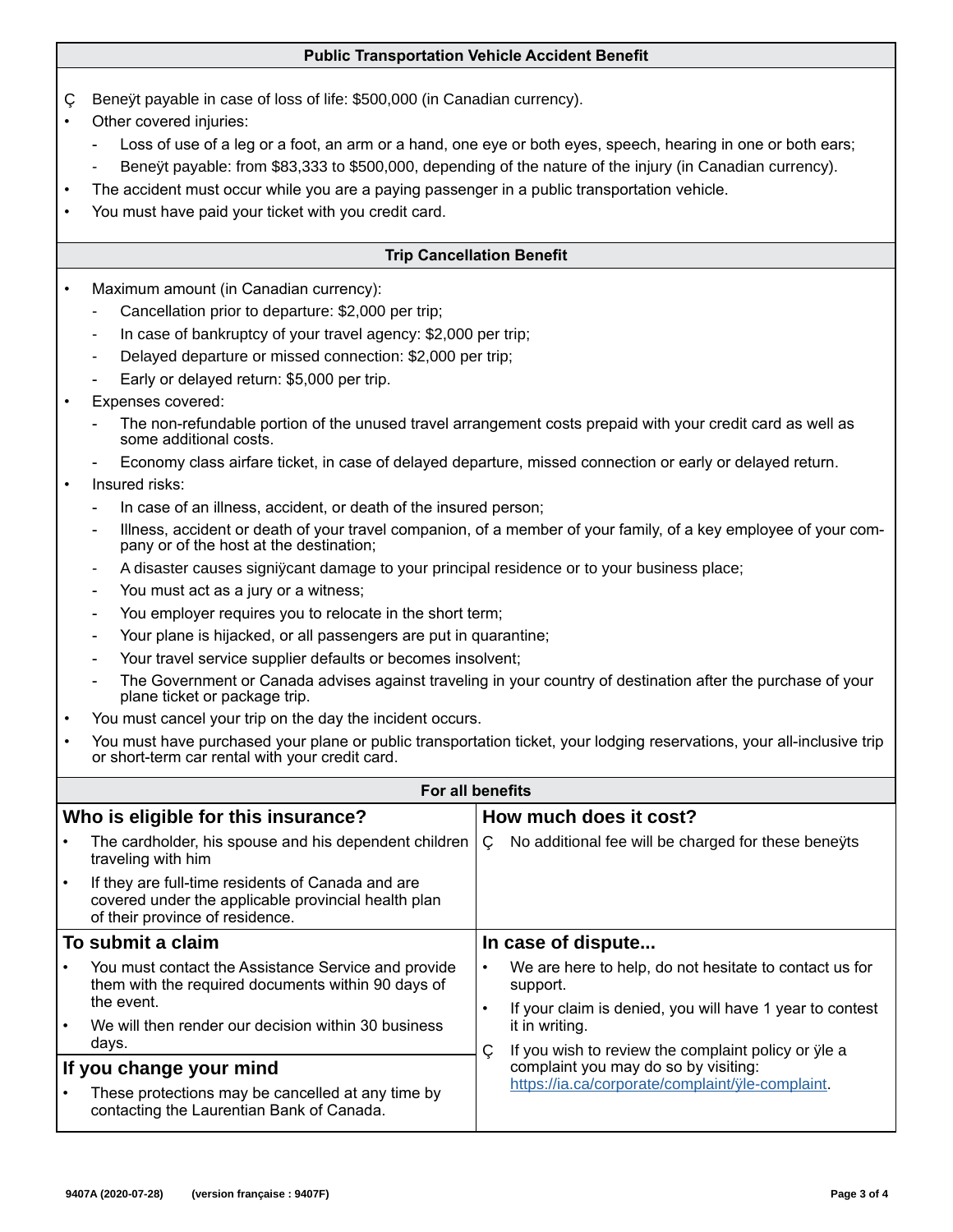### **What is not covered**

#### **Hospital, Medical and Paramedical Care and Services Benefit**

• Care and expenses payable by a government or another insurance, or that would not be covered in your province of residence; • Optional or non-urgent care, or follow-up visits for a stable condition; • A prescription that is identical to another prescription received prior to departure; If you refuse a treatment, a prescription or your repatriation; The availability and quality of care may vary depending on where you travel. **Trip Cancellation Benefit** Delay or loss occurring during the return fight to your province of residence; Cost of purchase for dentures, hearing aids or contact lenses; Cost of purchase for equipment and clothing for the practice of a sport; Items for which you may request compensation from the airline; If your baggage were not checked in or if the connection time between the two fights was shorter than the minimum period prescribed by the airline carrier's rules. **What could limit or cancel your benefits, for all benefits Hospital, medical and paramedical care:** • Your credit card account is no longer in good standing; • You fail to contact the Assistance Service as soon as possible; • You are traveling in your province of residence; • You are traveling in a country that the Government of Canada advised against visiting; You are already covered by another insurance; • Your travel agency or your carrier reimburses or compensates you in total or in part; • You are participating in a criminal act, a riot, an insurrection or a war; Some business trips: • You are traveling as a driver, pilot, crewmember or non-paying passenger in a commercial vehicle. **Baggage delay:** • Pre-existing condition (if during the 90 days prior you were treated by, or have consulted, a physician, took any prescribed drugs or had a change in medical dosage); Participation in hazardous sports, for example mountaineering, bungee jumping, parachuting, a motor vehicle race or participation as a professional in athletic or underwater activities; • If the purpose of your travel is to receiving medical care; • Abusive consumption of alcohol, narcotics or medication; Suicide or other self-inficted injury; • Pregnancy, if the trip takes place within 60 days of the date of expected delivery; Mental, nervous, psychological or psychiatric disorders.

#### **False statement**

• Any false statement on your part may result in the cancellation of this insurance or in your claim being denied.

### **You can't find the answer to your question?**

Customer Service: 1-877-287-8334

\*Trademark of Visa International Service Association and used under licence